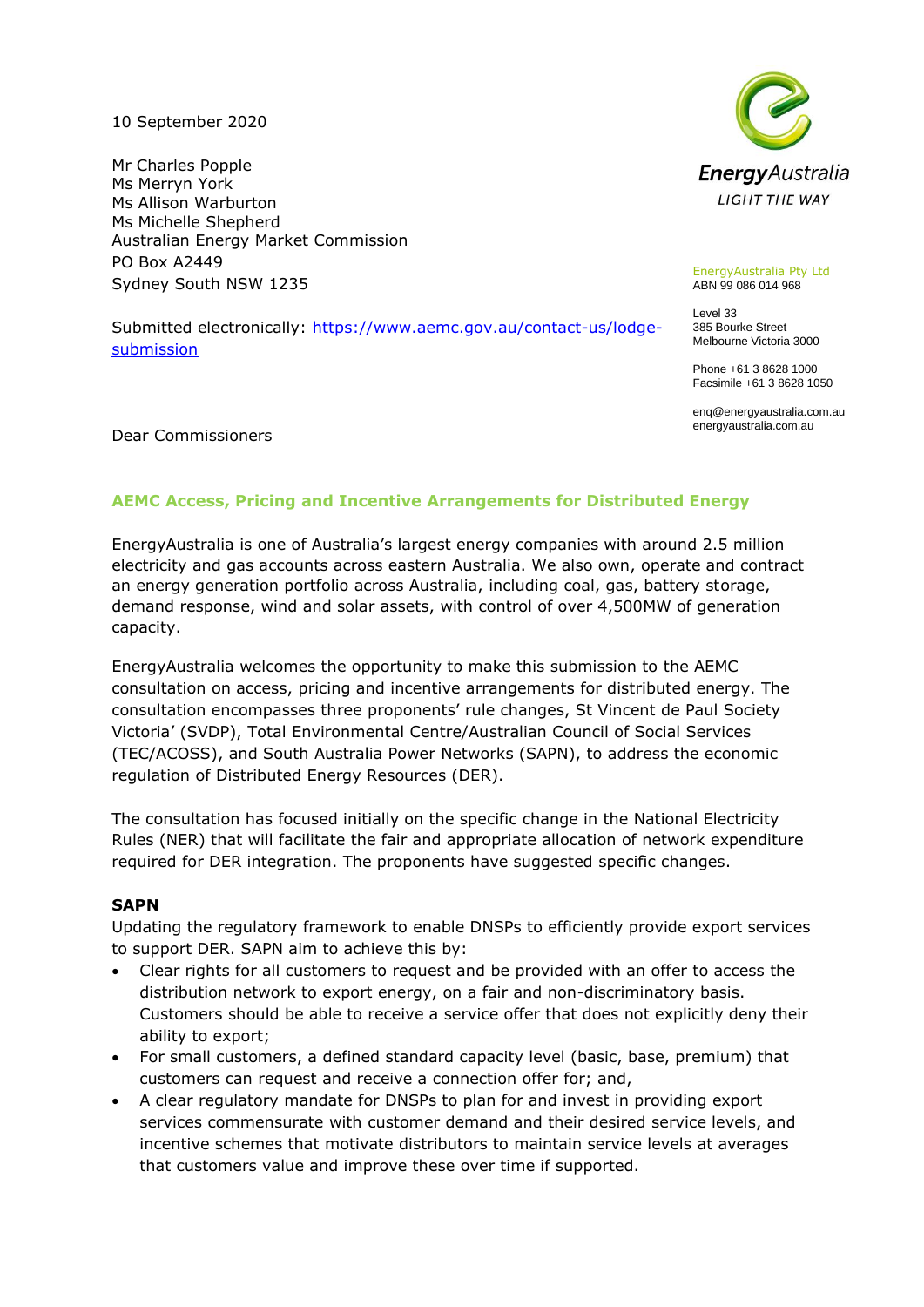## **SVDP**

Promoting incentives for efficient/fair investment and operation of export services. SAPN aim to achieve this by:

• Remove impediments in the NER for Distribution Network Service Providers (DNSP) to recover their costs, supporting the export of electricity, from the users who export.

## **TEC/ACOSS**

Enabling export charges as a pricing tool to send efficient signals for future expenditure associated with export services, reward customers for actions that better utilise the network or improve network operations, and allocate costs in a fair and efficient way. TEC/ACOSS aim to achieve this by:

- DNSPs be allowed to include export charges in their pricing structures. This is not intended to change the DNSP's total revenue allowance; it would be 'revenue neutral'.
- The NER be amended to allow for a 'supplementary' connection agreement for a DNSP and its customer to negotiate additional capacity, if that investment is not otherwise justified under a 'net market benefits' test.
- This reform should be adopted on an opt-in basis for prosumers. With an expectation DER customers would adopt it, as the cost-reflective network export tariffs are likely to be offset by the additional income from retailer feed-in tariffs.

EnergyAustralia is generally supportive of the AEMC rule change, and accept it is appropriate for changes to be made to NER clause 6.1.4 to enable DNSPs to impose export charges on DER customers, where there is a direct and relevant need for expenditure to enable the grid to receive those exports.

## **Fairer allocation of network charges**

The proposals have a consistent ideology, the regulatory framework should be updated to enable DNSPs to efficiently provide export services to support the growth of DER and the required service standards. EnergyAustralia supports it is necessary for changes to the rules to ensure the range of services provided by DNSPs to their customers are sufficiently recognised in the regulatory framework.

The proposed change may seem premature for a market that is currently benefitting from the inclusion of DER; however, the issues experienced in the South Australian and – to a lesser extent – the Queensland network establish the need for change. To enable the forecast significant DER integration (by 2050, DER may contribute up to 45% of the energy generation capacity<sup>1</sup>), DNSPs will be required to invest in their networks to ensure they are providing a service that is suitable to customers consuming energy and those that are exporting energy.

Enabling a future where augmentation is routinely required to accommodate the expanse of DER in a network, should include the capacity for the allocation of the associated costs to be apportioned to those that will benefit most:

<sup>1</sup> <https://arena.gov.au/renewable-energy/distributed-energy-resources/>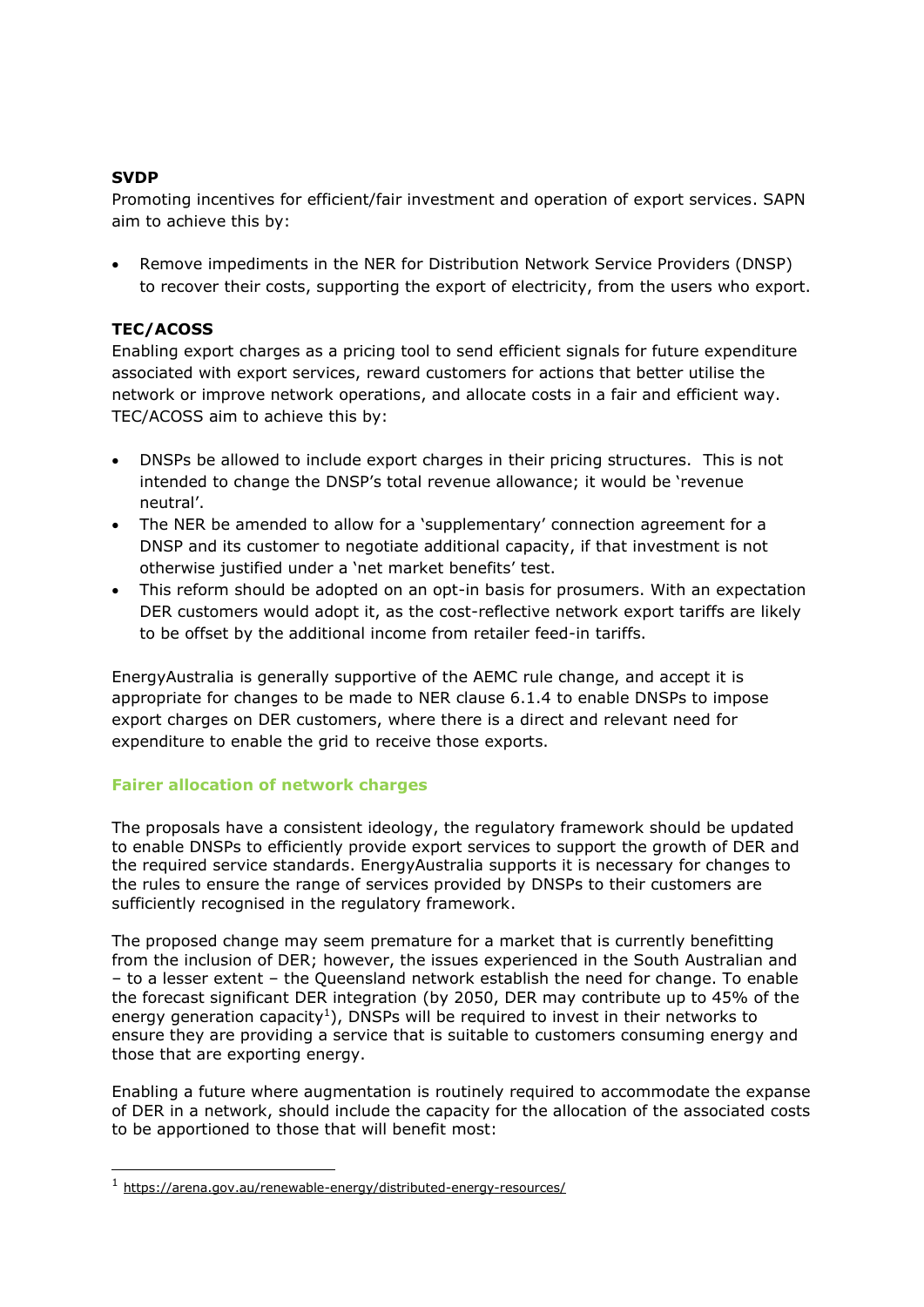- Non-DER customers should partially contribute as they benefit from the generation supplied; and,
- DER customers should incur the majority as they receive the benefits of increased reliability and export capacity.

The amendment to NER clause 6.1.4 will provide DNSPs a range of options for charging DER customers for their export. Cost-reflective pricing for DER will educate and enable customers to participate in DER when preferred/required by the network.

### **Consideration of potential impacts**

The growth of DER in the energy market has benefitted all customers with reductions in the price of wholesale energy and in aiding the decarbonisation of the National Electricity Market (NEM). These benefits should be considered as fundamental when exploring any changes to how DER is considered within the market.

The unified position of the proponents is that minor changes to the NER are required to achieve their varied goals, while these initial changes are minor; they will ultimately alter how the market operates, enabling changes that require significant consideration to the multitude of consequences that may arise.

The varying desires of the proponents provides some indication as to how the market will react to the AEMC's changes; the diverse range of participants in the market (customers, retailers, distribution & transmission networks, generators, DER developers & manufacturers, etc.) will be planning strategies on how to safeguard, comply, and/or exploit the changes.

How the AEMC will enable, restrict, and/or address the additional desires of the rule proponents is unclear, we are hopeful the consultation process will identify any additional rule changes that are required to protect the fundamental benefits of DER in the market, and if risks are identified the AEMC will consider delaying implementation until any additional regulation is established; either to enable one of the proponents specific preferences, or by limiting how market participants may exploit the changes in the NER.

### **Reducing uptake of DER**

DER's flexibility predominantly assists the grid by reducing expenditure in costly network upgrades where under supply or voltage issues are present. This reduction in overall cost to supply should not be diminished by this rule change, i.e. this should not create barriers to DER uptake, where there is no identifiable negative impact from additional DER.

It is conceivable that most DER in the future will be required to contribute to additional network costs, resulting from network augmentation to improve export service standards. Export charges levied by DNSPs will need to be linked to direct and material improvements in hosting capacity; while this is the remit of the AER, the AEMC must ensure the appropriate framework is in place.

In the context of this rule change, SAPN advised any export charges will take expansive engagement with impacted parties and lengthy development, suggesting the first iteration of export charges would not commence until their next network determination (2026). There is no certainty that other DNSPs will follow the same rigorous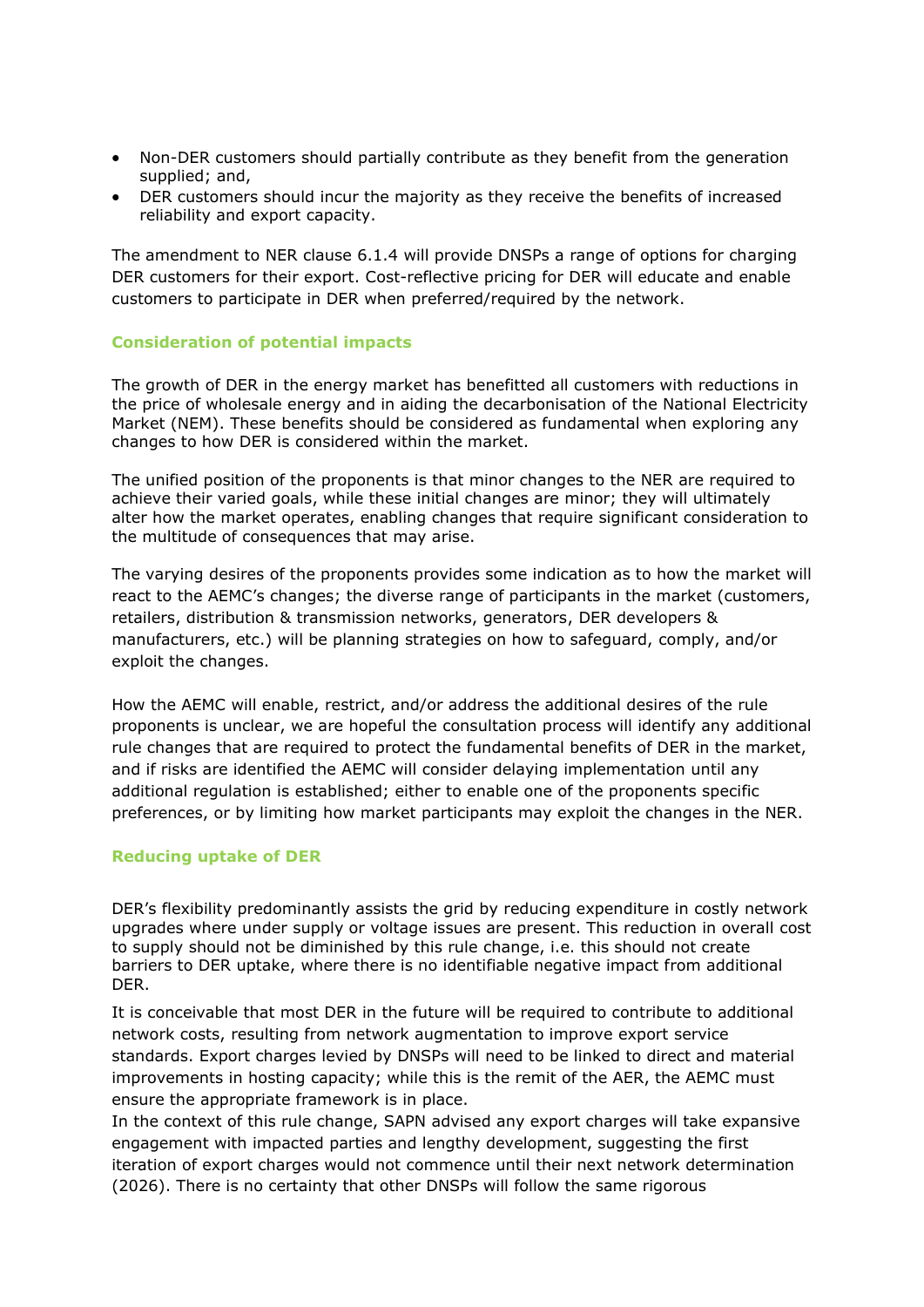development process, and any movement that has not had adequate consideration and oversight is likely to impact existing and new DER customers.

### **Transitional arrangements**

The concept of 'grandfathering' is divisive, with differing views by the proponents on how this should be approached. It is clear that network issues experienced currently result from the current DER in the network, therefore it is reasonable to expect that any changes to address these issues should be applicable to all DER customers that are driving the network issues, not solely new entrants. Any consideration of excluding existing DER and focusing on new entrants will ultimately impede further uptake of DER.

It is paramount that transitional arrangements are consistent with the new and existing uses of DER. While we appreciate the difficulties in presenting change to existing DER customers that have invested based on the principles at the time, a combined approach from consumer advocates, rule makers, DNSPs, and retailers, should educate and provide assurance to customers.

### **Oversight of DNSP investment**

The AER will be responsible for ensuring revenue neutrality, this complex task will be facilitated by the information provided by DNSPs. There are many facets the AEMC should consider in how network investment, and the reporting required to outline the forecast and actual expenditure, may need additional requirements to ensure the AER's assessment is accurate and achievable. For example, DNSP investment in increased hosting capacity will be facilitated by the energy charges imposed on DER customers, the charges must be based off forecast expenditure which the AER deems prudent and efficient. To improve this process, the AEMC should consider imposing requirements on DNSPS to deliver an understanding of the proportion of overall spend and trends over time, by providing:

- clear insight into the nature and the volume of spend undertaken to increase hosting capacity; and,
- historical and forecast spend to be explicitly itemised.

## **DER pricing**

SAPN advised it is not considering locational pricing. EnergyAustralia believes locational pricing can be an effective form of stimulating or disincentivising investment in specific areas, there are however issues with ensuring these triggers are current, and able to be easily provided to customers. Concerningly, SAPNS position suggests that export charges would be applied to all DER customers, regardless of the positive impact they might provide to the network.

DER pricing and the associated charges will need clear definitions, to enable retailers to understand the price signals the networks are setting. We would value a degree of cost reflective locational pricing to enable the correct signals to customers prior to are being investments being made.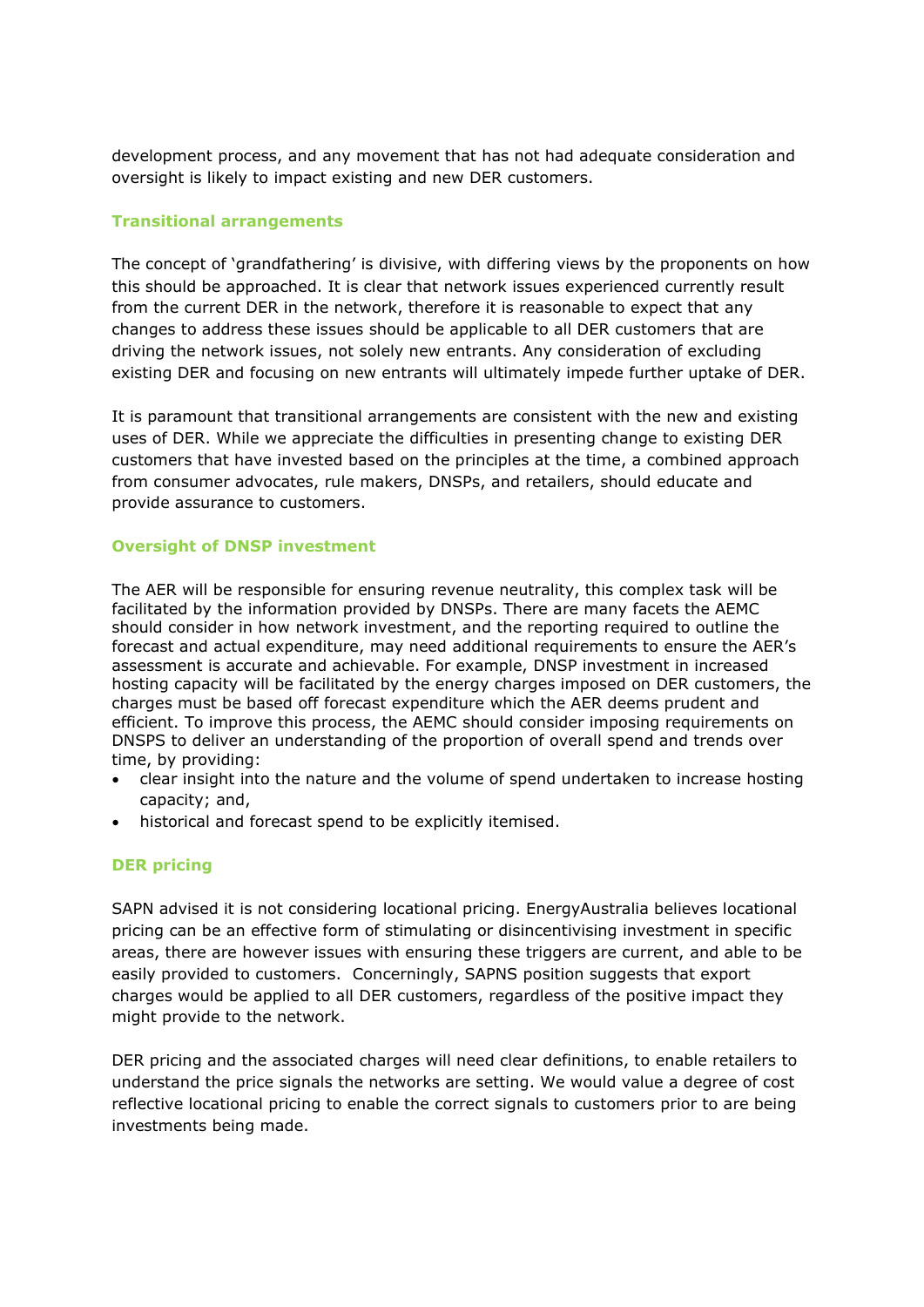How DER customers are charged will continue to evolve, with an anticipated shift from a simple kWh energy structure to dynamic pricing based on elements like voltage, frequency, etc. The AEMC should consider how changes to definitions may enable or be restrictive and impede the shift to this dynamic pricing.

EnergyAustralia appreciates the AEMC's consultation is initially limited in scope and the development of the DER framework is being considered across multiple streams (ESB, AEMC, AEMO, and state governments). While accepting the changes proposed by the AEMC are 'foundational' to further reforms and opportunities, to limit any negative outcomes, we suggest he AEMC consider delaying the implementation of the changes until any corresponding regulation is established.

Answers to the questions posed in the consultation paper are attached.

If you would like to discuss this submission, please contact me on 03 8628 1704 or Travis.Worsteling@energyaustralia.com.au.

Regards

# **Travis Worsteling**

Regulatory Affairs Lead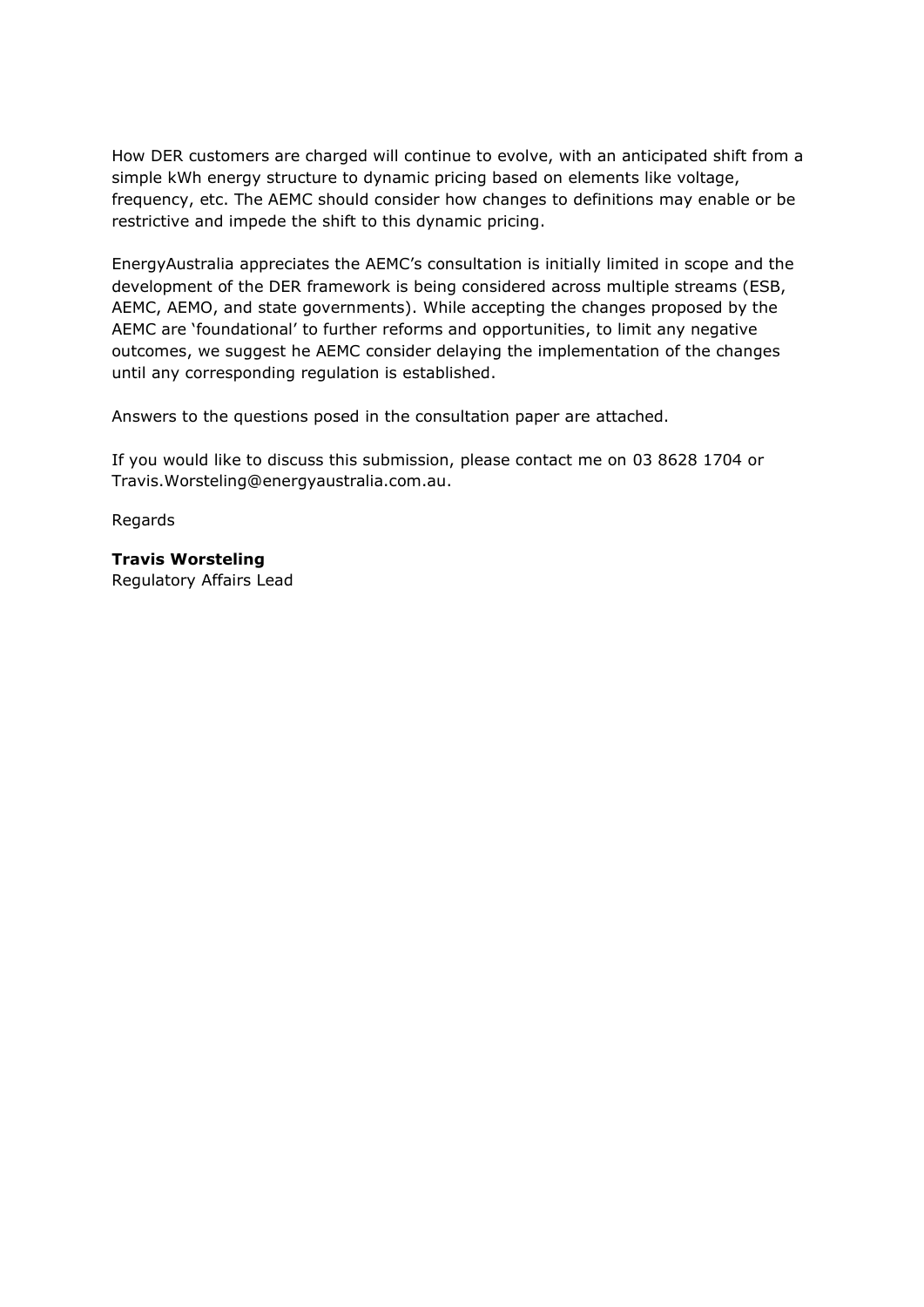## **Question 1: Approach to Rule Change Assessment**

*1. Is the assessment framework, specifically the criteria outlined above, appropriate considering the proposed rule changes?*

Yes, the NEO and NERO are appropriate in this instance as the changes will traverse a range of areas of impact:

- price incurred by customers with/without DER, i.e. will export charges be a further constraint for DER adoption by those that are not currently DER connected, or is this the most effective way to achieving parity compared with removing cross subsidies (Feed-in Tariffs and other government incentives); and
- reliability and security of supply if DER integration is not managed effectively.

## *2. Are there any other relevant considerations that should be included in the assessment framework?*

The assessment, comparison, and weighting of impacts to the framework will be complicated and unlikely to be infallible; however, if the AEMC does not consider the impacts across the spectrum of the framework there will be a pronounced risk to the intent of the NEO and NERO by unintended consequences.

The AEMC will need to establish how it positions the impact on each aspect of the framework; as an example, there will be impacts to price for customers that have DER – through new export charges – and this will have a corresponding reduction in the network augmentation costs of non-DER customers, this must then be compared with the increase in wholesale costs from a reduction in new DER uptake.

## **Question 2: Definitional Issues**

*1. Should export services be recognised as part of the network services provided by DNSPs to customers?*

EnergyAustralia is supportive of export services to consumers, where there is a direct and relevant need for expenditure to enable the grid to receive those exports; customers paying for the cost they impose on the network to enable their connection, where the benefits to the network of connecting the DER do not exceed these costs.

*2. Are the proposed definition changes necessary to enable export services to be recognised as part of the services provided by DNSPs to customers?*

SAPN' and TEC/ACOSS' proposal for definitional changes are both suitable; they are encompassing in nature, which will provide flexibility for the scope of evolution in the DER market.

*3. Are there any unintended consequences that could arise from SAPN's proposed amendments to definitions?*

While the proposed changes are not overly restrictive in their definition, which will reduce the risk that developments in the DER market, or how retailers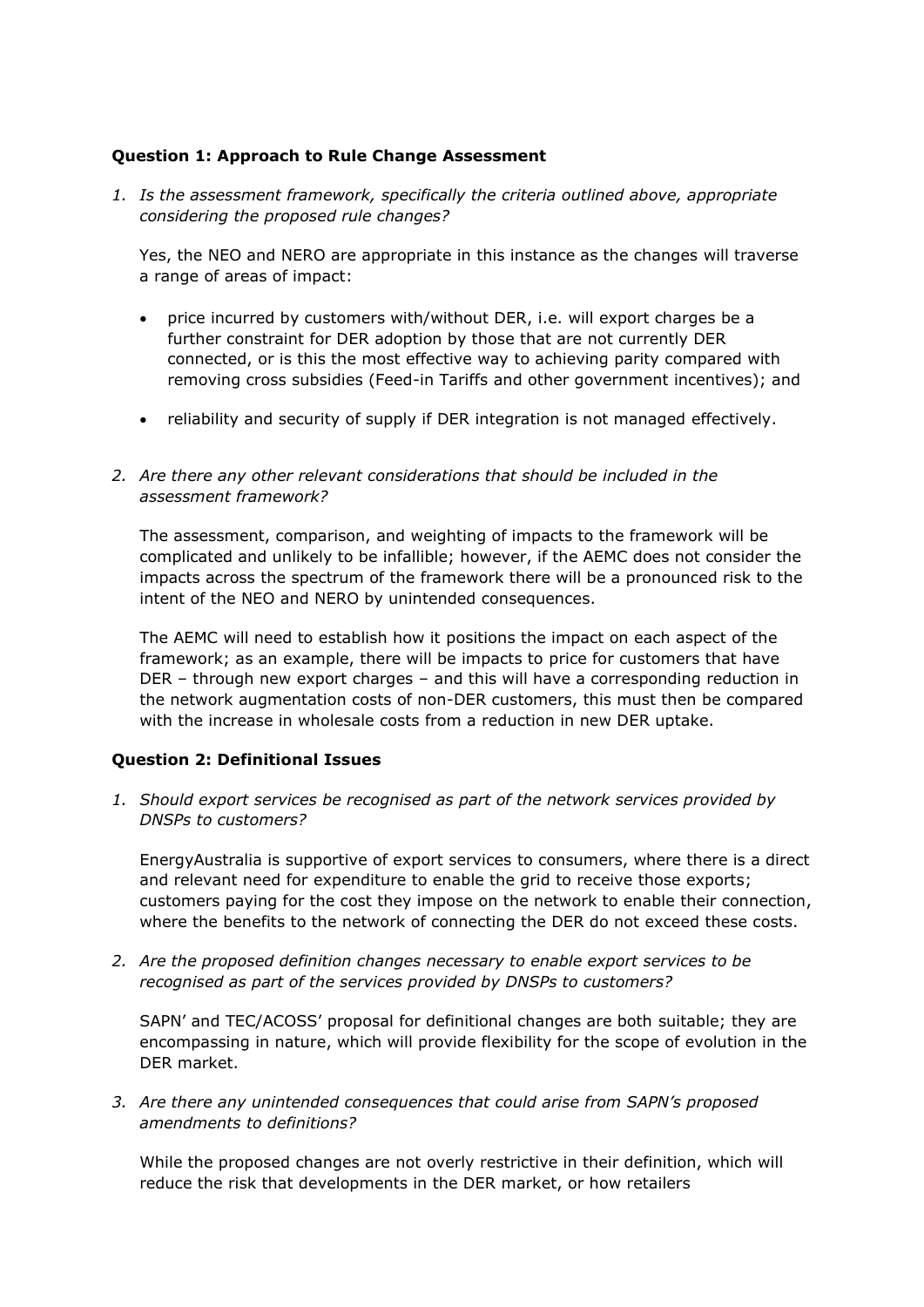consume/export, could create conflict/contradiction with the definitions in the future, there are potential unintended consequences about definitions that may define unregulated activities as the sole remit of DNSPs; i.e. if export services are defined as a distribution service, does this prevent retailers or third party aggregators from providing differential access rights and pricing at the retail level?

*4. Are there more appropriate approaches to enable export services to be recognised under the framework that are not considered above?*

EnergyAustralia believe SAPN' and/or TEC/ACOSS' proposal is the suitable format for recognising export services under the regulatory framework (NER, NERL) and have not identified a more appropriate approach under the framework.

Outside of the regulatory framework there are approaches at a retail/policy level which might reach the desired outcomes of network reliability and reduced costs to non-DER customers:

- Removal of cross-subsidies that support the uptake of DER that supplies in periods of oversupply, i.e. Feed-in Tariffs reduced to zero during peak supply periods and increased significantly when export is normally reduced, which can be achieved within existing network pricing arrangements.
- Further consideration of cost reflective prices to address the supply constraints, i.e. financial incentives for historical off-peak controlled load devices to move to periods of oversupply, which can also be achieved within existing network pricing arrangements.
- Creation of subsidies to support the uptake of DER that can address the voltage and supply issues experienced in areas of the network, i.e. grants for the purchase of batteries.
- *5. Are there any other issues related to definitions that the Commission should consider?*

The AEMC's assessment should also consider the impacts of the changes outside of the NER and NERL, i.e. do export services align with the definition of a distributor under the NEL?

### **Question 3: Proposed Changes to Definitions**

*1. Are the proposed approaches to the classification of export services necessary and appropriate?*

The proposed classification is appropriate and necessary to provide certainty to market participants; specifically, allowing DNSPs to appropriately assign export services under their 'regulatory asset base'. However, the AER should be allowed to apply the current framework to determine whether new services should be subject to lighter regulation, and how new services are priced; e.g. DNSPs could charge and AER could determine ancillary services fees for additional export capacity based on a rough cost estimate, rather than provide such a broad scope for DNSPs to charge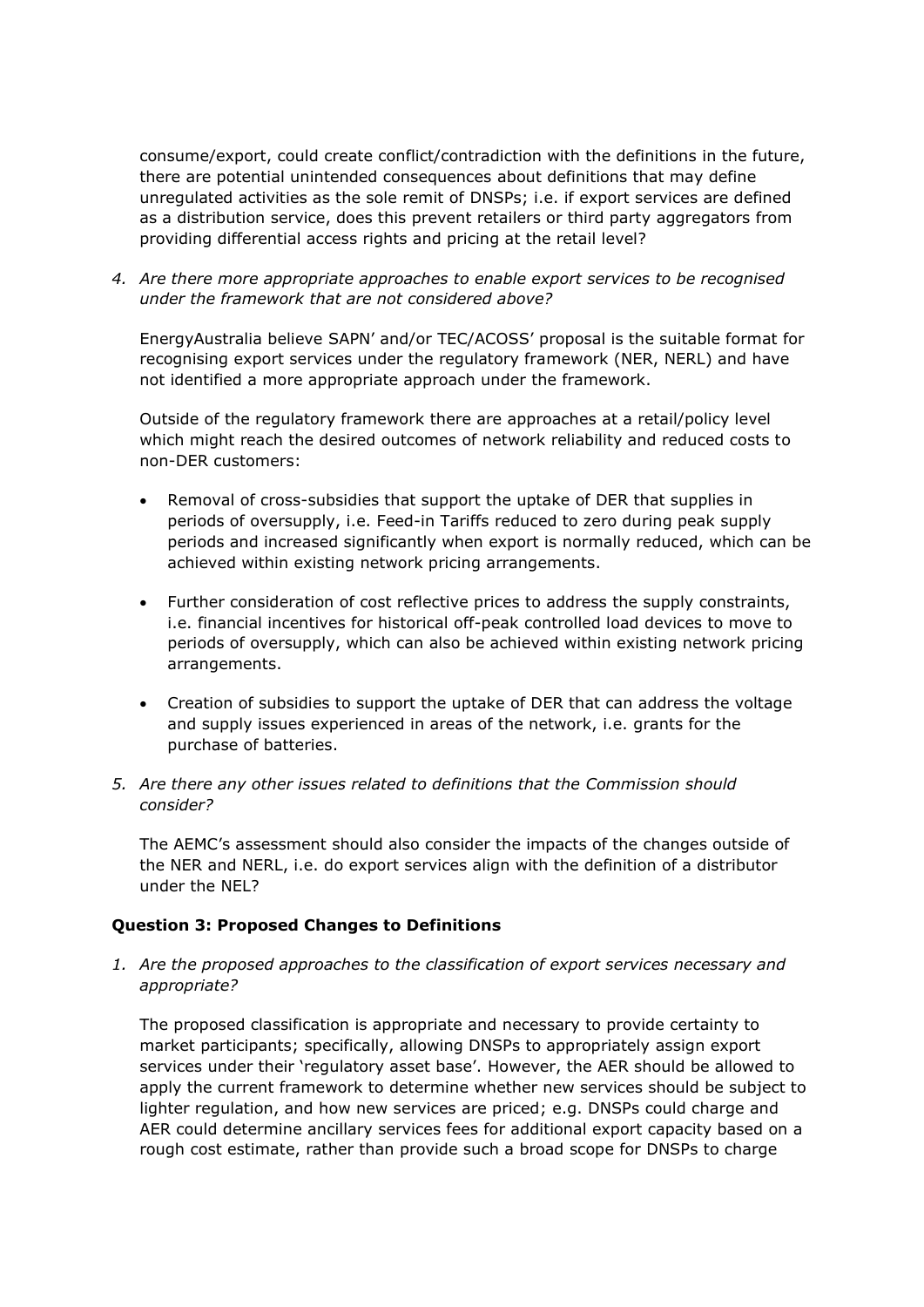within the standard control bucket/ overall revenue cap. Also depends on whether augmentation costs are for shared or dedicated assets.

The AEMC should consider how the classification could be restrictive in an evolving DER landscape, e.g. will the classification of export services impact a move to voltage instead of energy export?

*2. Are there more appropriate approaches to enable DNSP expenditure on export services to be economically regulated that are not discussed above?*

The proposed approach enables DNSPs to directly assign their expenditure for export services; however, potentially there isn't a need for change here as the AER has flexibility under its guidelines (including the STIPIS and CSIS) to set KPIs for allowing export. Despite this we recognise the benefit in explicitly recognising export, as well as providing for minimum access rights, which sets a concrete basis for determining expenditure needs.

There is a broader interest in tracking DER-related costs for networks and customers as part of the transition/ feeding into policy discussion, and benchmarking how DNSPs are enabling DER integration. The AEMC should consider the Cost Allocation framework, and ring-fencing, when assessing service classification, this is to ensure no double recovery of regulated costs, and tracking costs for pricing purposes.

*3. Are there any other issues related to service classification that the Commission should consider?*

It is vital the AEMC consider that service classifications are required to be broad in nature, with the onus on DNSPs to substantiate their expenditure in their regulated revenue allowances. Specifically, EnergyAustralia cautions the AEMC on any service classification that may define all export service as a detriment that DNSPs are due recourse via their regulated revenue allowances, as there are many instances in which connected DER is providing a benefit to DNSP's network, or non-network DER solutions could resolve any network concerns; e.g. installation of batteries.

### **Question 4: Obligations on DNSPs**

*1. Should the NER be amended to impose obligations on DNSPs to provide export services as proposed?*

EnergyAustralia supports the updating of the definition of a 'distribution service' to mandate for DNSPs to provide export services.

TEC/ACOSS' proposal is the preference as it requires that an obligation should be introduced in the NER for DNSPs to provide export, services and that augmentation to provide capacity for export services would be assessed via a net market benefit test; while this may be considered excessive for a common connection request, it will ensure that customers are not disincentivised from connecting DER where there is a benefit to the network.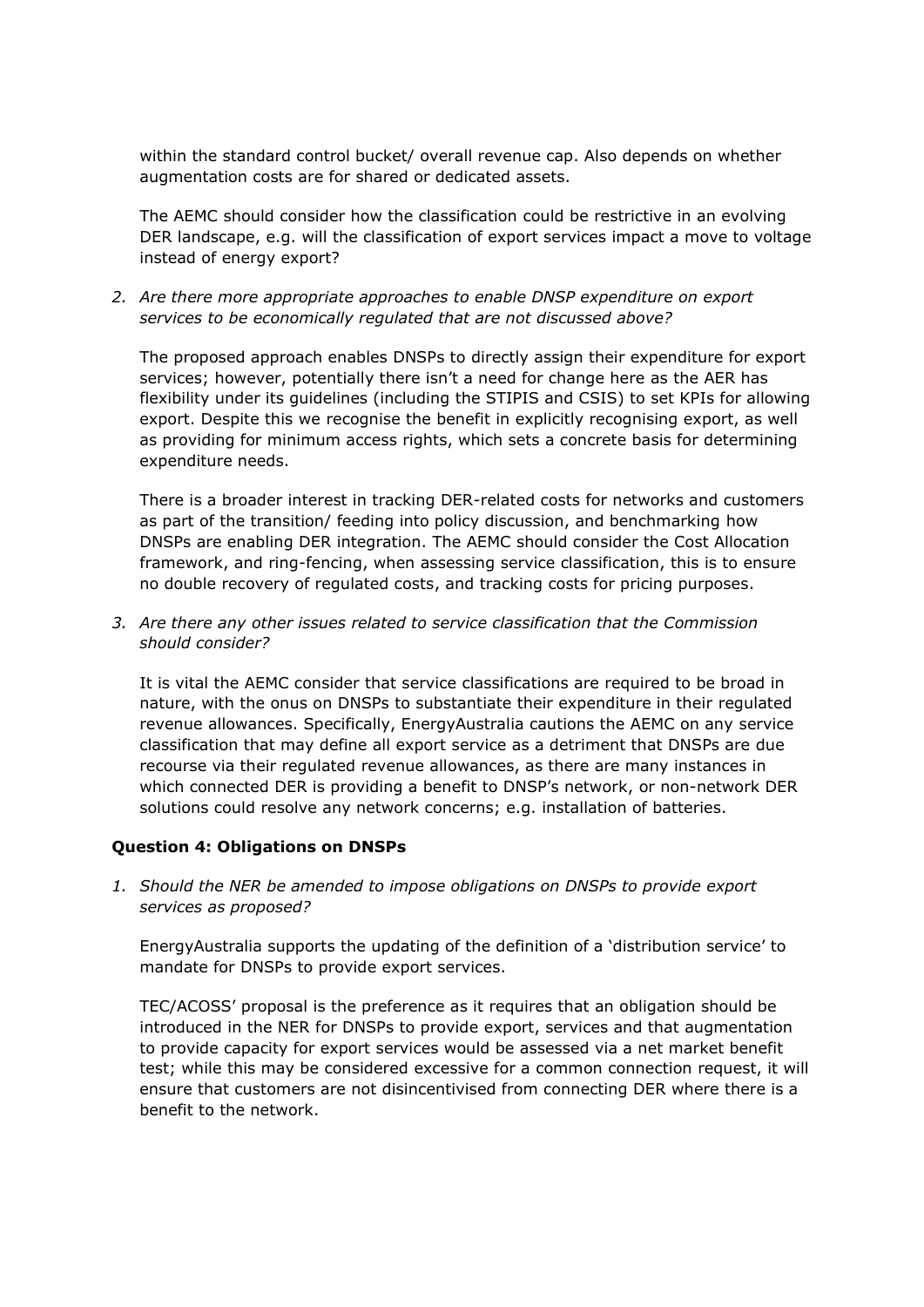*2. Would it be appropriate to impose obligations on DNSPs to consider network planning solutions in relation to DER integration?*

Yes, it is a reasonable consideration for DNSPs to assess network planning solutions to integrate DER. While this should avoid being overly prescriptive, it is important to reduce the risk of a blanket assessment for all export customers by DNSPs, as this has the potential to negatively impact the uptake of additional DER.

*a. Is there a need for the introduction of specific arrangements to guide network planning and investment decisions around additional DER hosting capacity?*

EnergyAustralia believes that the appropriate arrangements to guide network planning and investment exist currently under the Distribution Annual Planning Report, and that it would create significant complexity for the AER to assess, apportion, and approve the extra resources to meet additional reporting obligations of a new specific arrangement (DER Integration Strategy); DNSPs are currently producing business cases that generally cover this currently, to meet the requirements of the AER's expenditure guidelines and information reporting requirements.

*b. Do you consider that a net market benefit test is a useful way to guide DNSP network planning and investment for export services?*

EnergyAustralia considers that market benefits analysis may be suitable as it ensures that new DER customers - which are improving the network by connecting DER - are not adversely impacted. The consideration of a net market benefits test embodies the RIT-D framework. It is inadvisable that this market benefits analysis be overly prescriptive, as it will create inefficiencies which will ultimately result in delays and increased costs.

*3. Should a principle for the allocation of export capacity in the NER be introduced? If so, what principle should be included?*

EnergyAustralia supports the fair allocation of export capacity; however, it is unclear how TEC/ACOSS's proposal will work in reality. It is foreseeable there will be significant issues in allocating export capacity 'fairly' in an evolving and diverse DER market. We therefore do not support (based on the information provided to date) a principle for the allocation of export capacity to be included in the NER, as we cannot establish the full impact of the proposal; e.g. how will grandfathered customer arrangements be treated? Is their allocation of existing capacity set, with no prospects of augmentation?

## **Question 5: Efficiency Incentives**

*1. If 'distribution services' expressly include export services, are there any regulatory barriers to adapting existing incentive schemes to export services?*

EnergyAustralia supports the AEMC's assessment that the only incentive scheme which is not adaptable to the inclusion of export services, is the scheme for service quality.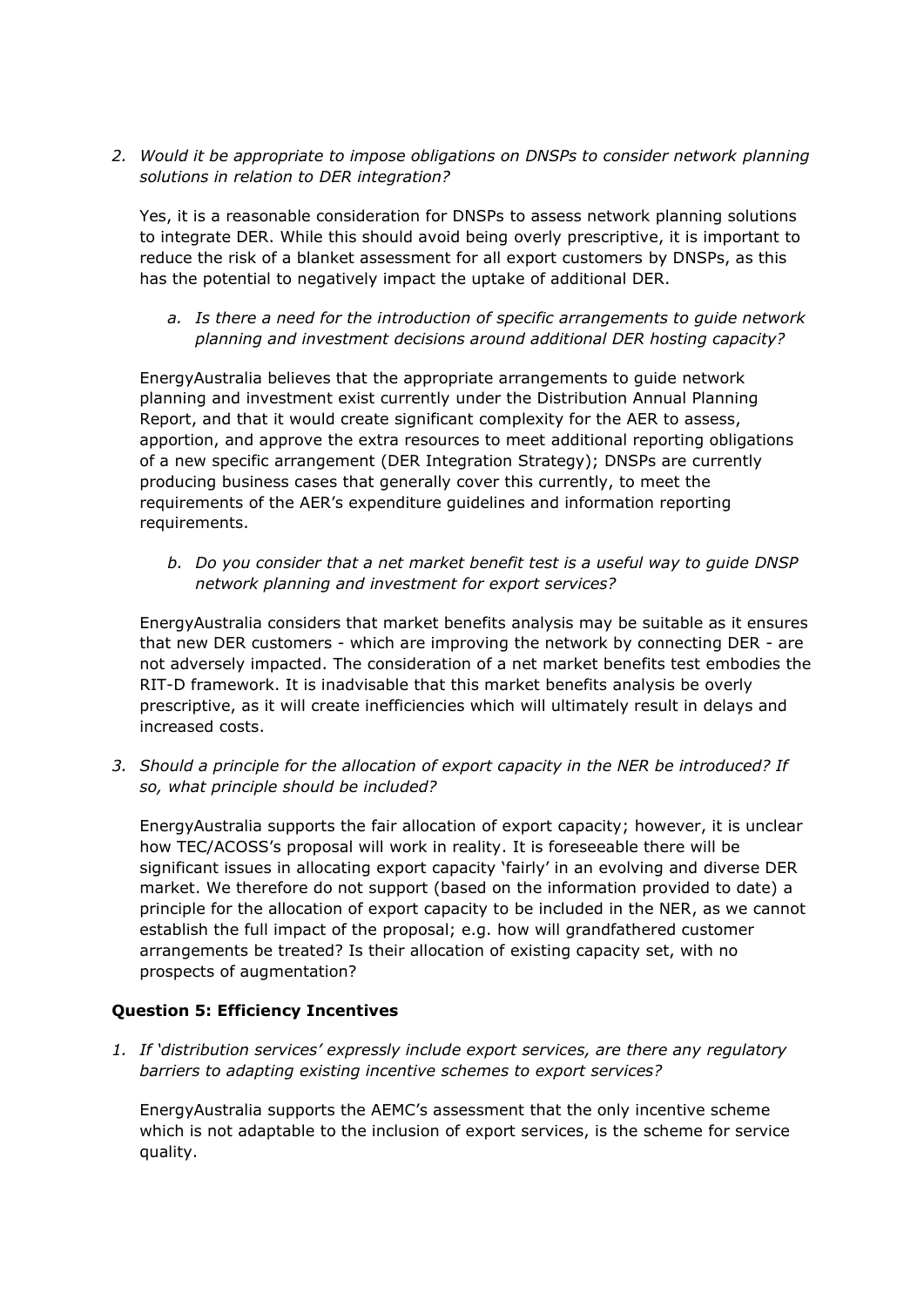*2. Should the STPIS be extended to export services or is a new incentive scheme required?*

EnergyAustralia support the AER having the discretion to factor export services into the STPIS, and to establish the specific measures required to satisfy.

- *3. If the STPIS or a new incentive scheme is to apply to export services:*
	- *a. What are the practical challenges of designing relevant performance measures and collecting robust data? Can these challenges be overcome over time?*

There is a challenge in identifying potential overlap/over-incentivisation with the Efficiency Benefit Sharing Scheme, which might lead to overbuild.

Defining "export" will be a challenge, is this measured in capacity, curtailment, etc?

Additional challenges include considering PV and battery uptake, role of policy, feedback effects from pricing etc that will affect measured export amounts, and at different times of day when constraints are likely to arise.

*b. Should the details of the scheme be prescribed in the NER or is it appropriate for the AER to design the scheme?*

It is appropriate for the AER to design the scheme, as they will be responsible for approving the STPIS and for assessing the impacts (overlap/over-incentivisation) on other incentive schemes. The AER can also determine if STPIS scheme should exist if all the practical issues cannot be overcome.

*c. Are there any additional factors the AER should be required to take into account (e.g. under NER clause 6.6.2 relating to the STPIS)?*

EnergyAustralia has not identified any additional factors under NER clause 6.6.2 for the AER to consider.

*d. Do export service standards (to meet customer expectations) need to be established to set a performance 'baseline' for the incentive scheme?*

It is unclear how the AER would establish the export service standard, and how this would be appropriate for all DER customers across the NEM. We therefore do not support (based on the information provided to date) the AER establishing export service standards, as DNSPs will have a greater understanding of their (location specific) customer's expectations.

### **Question 6: Pricing Arrangements**

*1. Should DNSPs have the option to propose to the AER charges for export services?*

Yes, DNSPs should be able to propose charges for export services to the AER; however, any export charges levied by DNSPs needs to be linked to direct and material improvements in hosting capacity, whether that be solar, batteries, EVs or any other distributed resources that influence loading on the grid.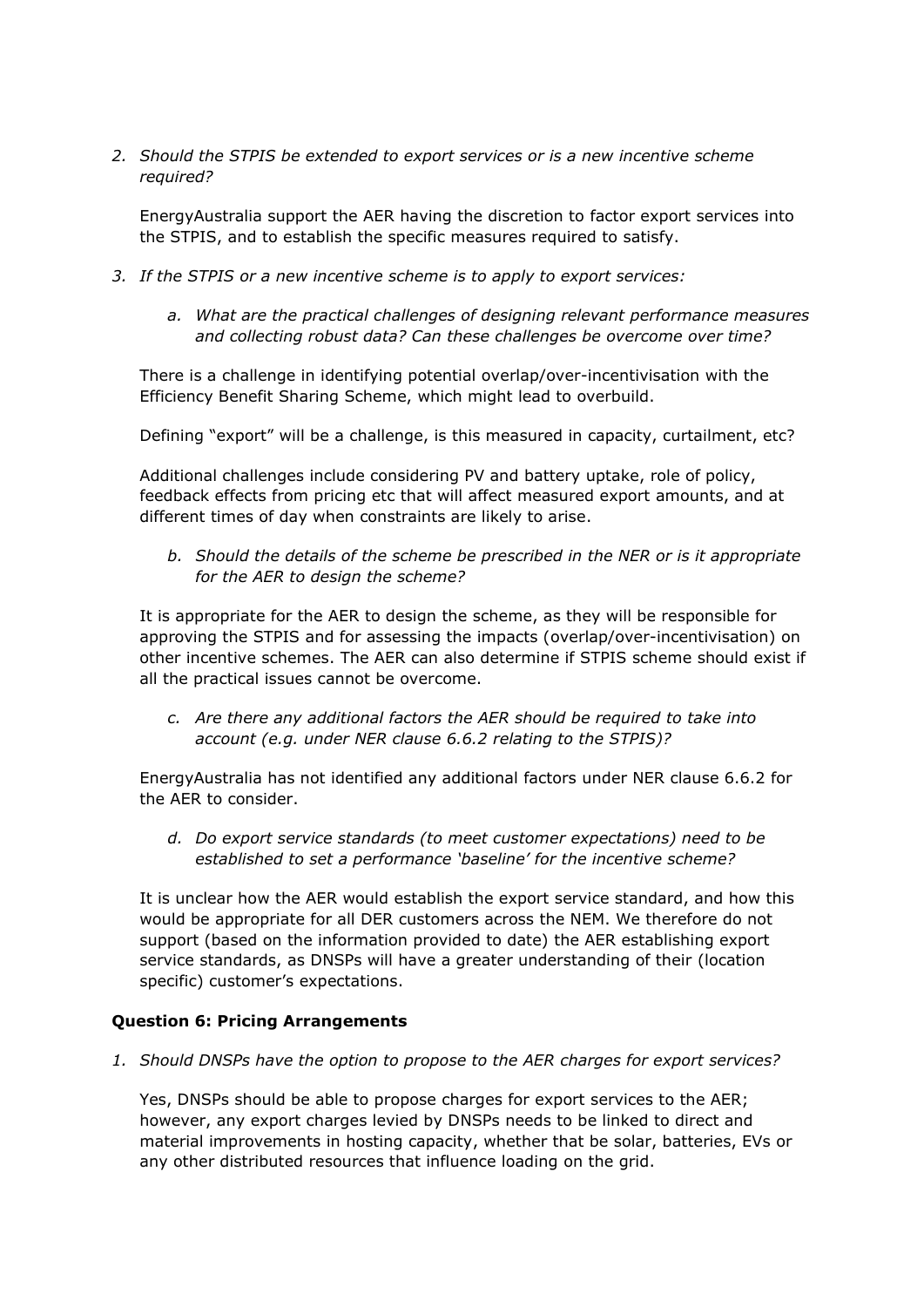# *2. What are the potential benefits and costs of enabling export charges?*

Accurate price signals will benefit the network in enabling retailers and customers to participate in export at times that are conducive to limiting impacts (voltage, oversupply) or improving outcomes (undersupply) on the network. It will enable retailers to more accurately apportion network and wholesale price signals, which will establish opportunities for scaling up DER in the network.

Retailers will need to accommodate a wide range of export charges that are proposed by DNSPs and then determine if the actual price should be passed through or simplified by a retail tariff. There are benefits in retailers providing simplified tariffs to customers, as this limits the range of offers that need to be consider in marketing, training required for staff, and reduces confusion – and the corresponding complaints – from customers; historically, cost reflective prices have had limited adoption because retailers were held solely responsible for the implementation, and despite benefits to the market they have not received support from networks and government when faced with any negative customer feedback.

*3. If customers can already negotiate 'deeper' connection agreements, is a 'supplementary' connection arrangement required to allocate DER-related costs – as proposed by TEC/ACOSS?*

No, the capacity for additional hosting capacity is already available under the connection agreements.

- *4. If NER clause 6.1.4 is removed, and DNSPs are able to develop tariffs for export services:*
	- *a. What are the implementation issues?*

SAPN's proposal outlines a delayed timeframe for the implementation of cost reflective tariffs, following consultation with consumers, consumer advocates, and other impacted stakeholders; with the expectation that the initial export charges or variations to current tariffs would commence during their next determination reset (2026); however, as suitable as this prolonged period is for the development of SAPN's cost reflective tariffs, the changes to clause 6.1.4 will enable all DNSPs to complete their changes without an equally long deliberation on impacts, i.e. DNSP determination resets 2 in NSW in 2024.

*b. Should the existing tariff structure statement process and pricing principles apply? For example, is a principle required to guide DNSP decisions on cost allocation between consumption and export services – as proposed by SAPN?*

EnergyAustralia supports a considered approach to the application of cost reflective tariffs, with a particular emphasis on ensuring DER customers are not adversely impacted by a potential double exposure of export and consumption charges.

*c. Are transitional or 'grandfathering' arrangements needed and, if so, should they be prescribed in the NER?*

<sup>2</sup> [https://www.aer.gov.au/networks-pipelines/determinations-access-arrangements](https://www.aer.gov.au/networks-pipelines/determinations-access-arrangements?f%5B0%5D=field_accc_aer_sector%3A4)